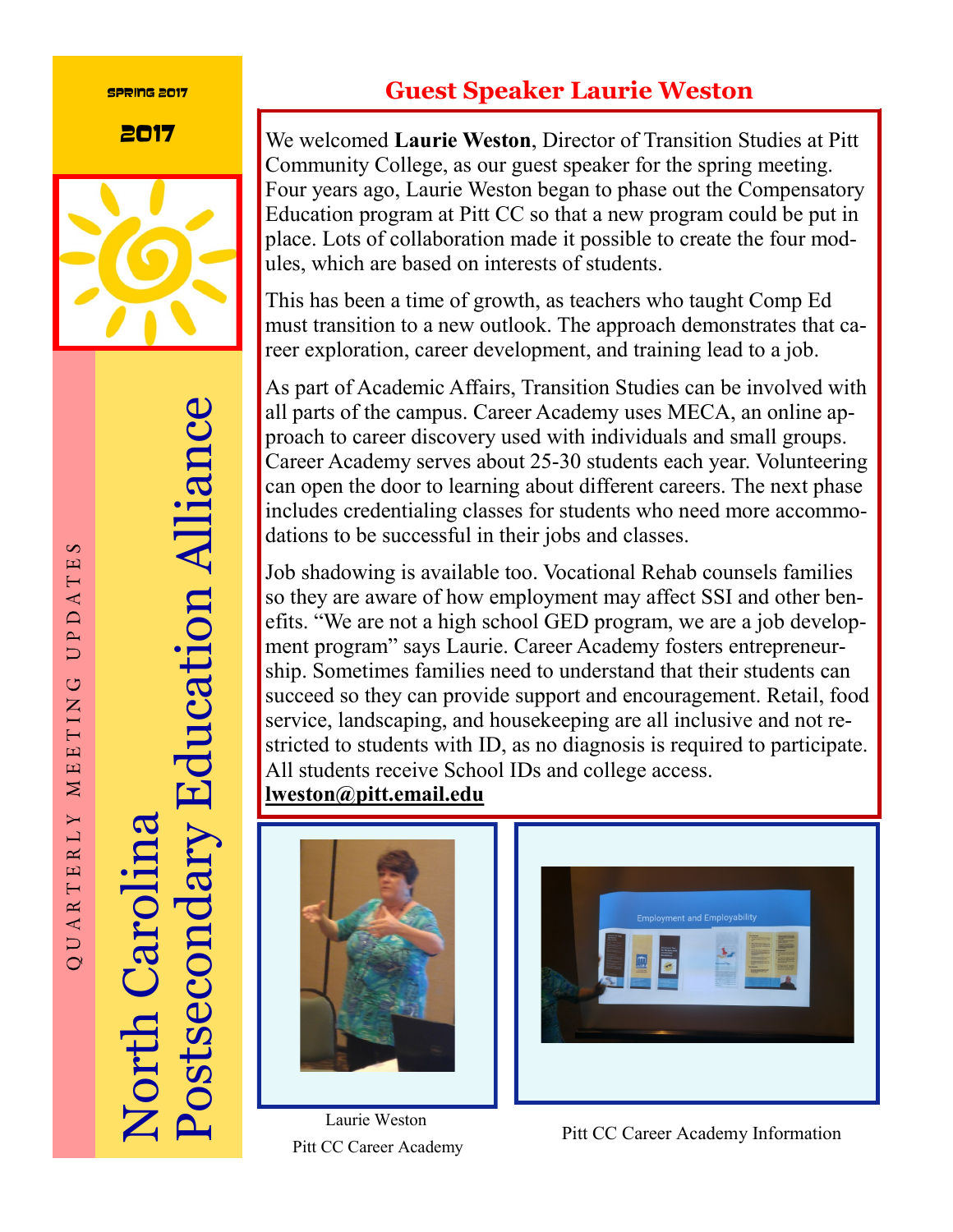## **PSEA—NEW! Summer Conference Calls**

Our first topic-focused conference call on **Outcome Data** resulted in an expanded collaboration that will document the success of PSEs across NC!

Instead of a summer meeting we have planned conference calls to address specific topics suggested by PSE Alliance members.

### *JOIN US! ::* **2nd Wednesdays: 1 pm**

**June 14 - Recommendations to expand IPSE.** Consider ideas and needs that can form recommendations to expand options. What's working? What's not? What can we do?



#### **July 12 - Family Friendly PSE Information**

We are ready to update website and brochure. Where should we put efforts to engage and inform families? What do they need? What's needed in your community?

### **PSEA Supports Recommendations to Legislature**

The advisory committee for the Joint Legislative Oversight Committee on Health and Human Services is supported by **Holly Riddle**, Policy Analyst for NC DHHS. The PSEA is represented and provided recommendations for the upcoming report to the NC Legislature. Holly will send a list of bulleted recommendations from previous advisory committee meetings so that PSEA can expand upon them.



### **HEELS UP at UNCCH**

Planning is underway for HEELS UP (Higher Education, Employment, Living Success— University Participant) on UNC's Chapel Hill campus.

This two-year opportunity for college-aged individuals with ID will have a soft launch Fall 2018 with two students. HEELS UP is an inclusive opportunity offering participants a career focus

and work experience. Participants will have supports they need to be successful in their coursework, dorm living, and work settings.

A steering team comprising representatives from the CIDD, the School of Education, Allied Health Sciences, and community advocates will hold meetings across campus



this summer to lay the groundwork.

**www.heelsup.cidd.unc.edu**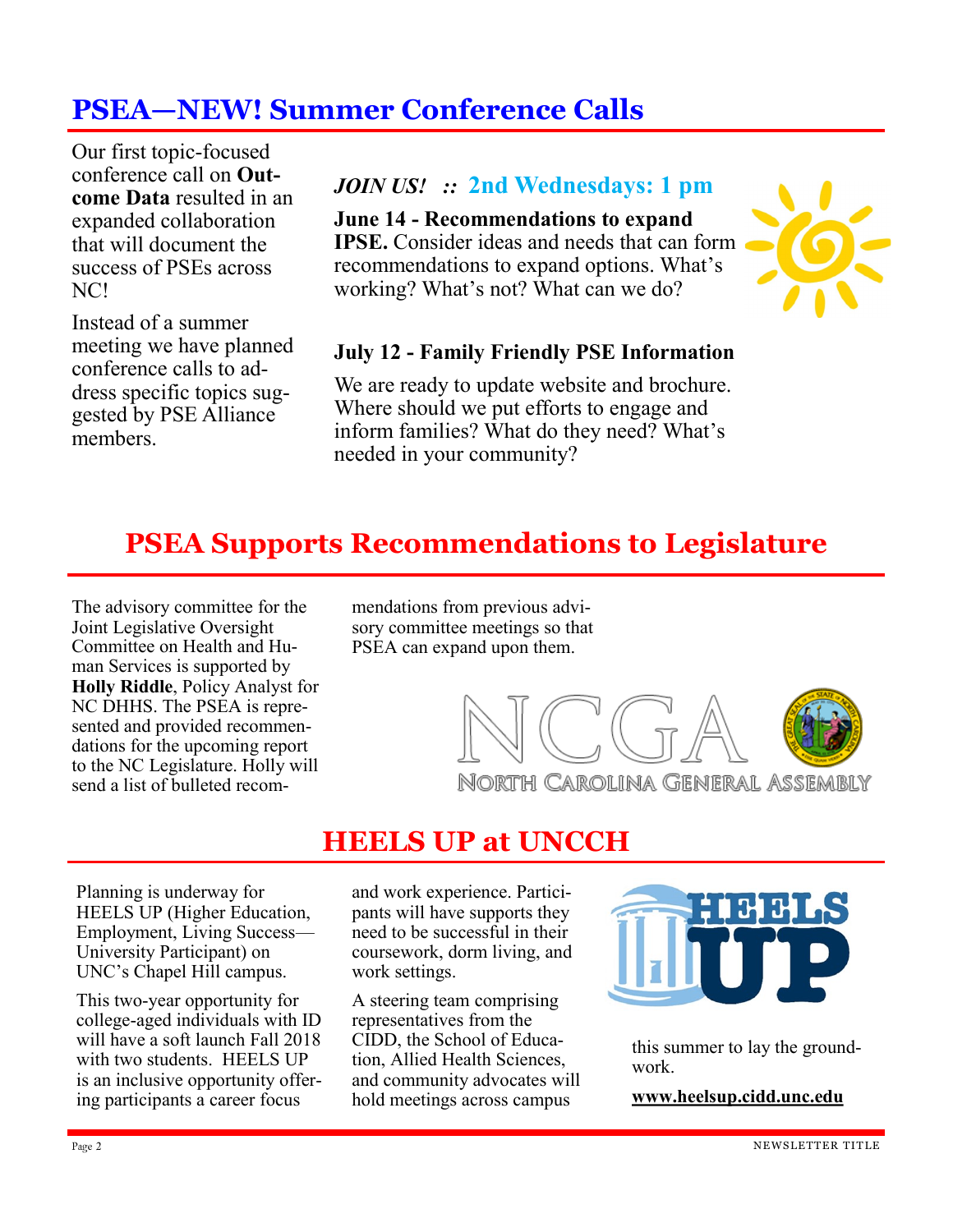## **Member Updates**

UNCG and Beyond Academics marked the tenth anniversary with *Beyond Limits,* a gala celebration held April 26 that launched a scholarship campaign. Contributions to this fund can be made at **http://beyondacademics.uncg.edu** CONGRATULATIONS!

**Trudie Hughes,** DD learning consultant with NC Community College System (NCCCS) shared that Mayland CC, Caldwell CC and Blue Ridge CC are creating programs with a work-based focus. NCCCS is currently aligning Basic Skills curriculum with Project SEARCH, a transition Trudie is very happy to see. For the future NCCCS is collaborating to extend access to funding. They are also involved with T-STEP at Wake Tech and Pitt CC. *See below*

**Monica Isbell,** coordinator of Disability and Counseling Services at Alamance Community College, shared that Vance Granville CC and Gaston CC visited ACC's Career College as they plan to add this model to their own programs in the coming year.



**Jennifer Mock** with the ABLE Program and Career College at Alamance Community College cited the importance of working with high schools in advocating for advocacy and transition to PSEs. The ABLE Program is adding a fourth career pathway; the option of Animal Care is now offered.

**Glenna Osborne** is Director of Special Projects for Employment and Adult Transition with UNC TEACCH. She reports that the T-STEP Program is designed for students with ASD who are transitioning to independence. Project SEARCH is internship opportunities for participants with ID/ASD. Those involved will also have T-STEP to be rolled out in Wake County Schools and possibly partner with other schools systems too. T-STEP is offered for Pitt CC and Wake Tech students with ASD after piloting high school programs.

As chair of the Educational Opportunities for Students with Disabilities Advisory Committee to the NC Legislature, DMH/DD/SAS policy advisor **Holly Riddle** updated the Alliance. She shared her vision of the role of the PSEA as part of the advisory committee to support advancing new opportunities. **David Ingram**, DMH/DD/SAS Employment Specialist for individuals with I/DD, affirmed the connection between PSE and employment.

**Azelle Reeves**, NC Council on Developmental Disabilities member, has long supported PSE and transition efforts. She spoke of the importance of family involvement and advocacy in PSE and employment initiatives.